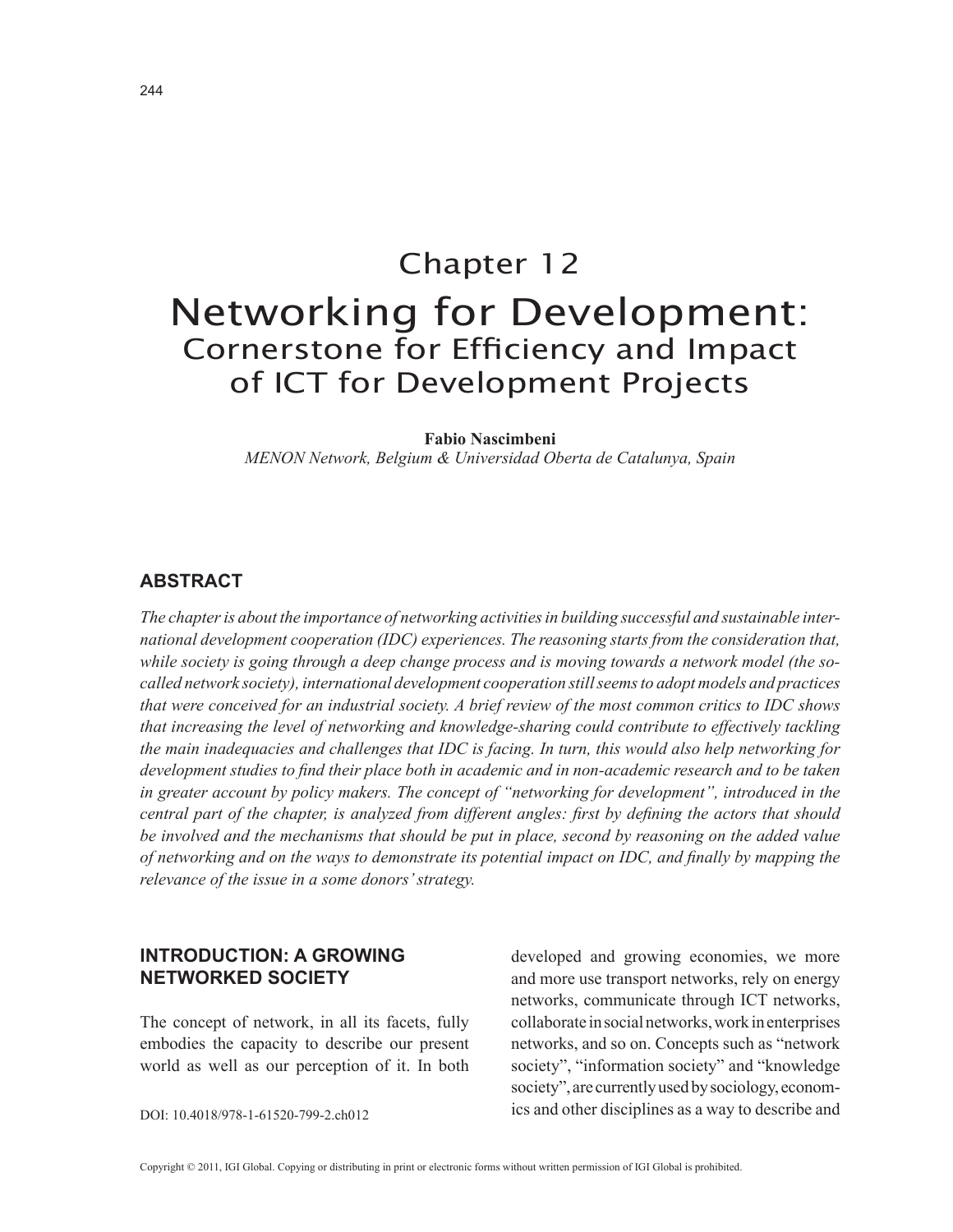understand our world and its dynamics built on connections, nodes, and communication fluxes; in a word, networks.

Among the vast literature that describes the raise of importance of networks in all spheres of our societies, we will refer to three fundamental authors, giving three different but convergent views on the raise of importance of networks in our societies: Manuel Castells, Jochai Benkler and Catherine Distler.

Manuel Castells, considered by many as the father of the concept of network society, claims that the new central role that information and knowledge have in all human activities with respect to the era priori to what he calls the "information revolution", are defining the emergence of the "information society" and, in terms of economic systems, of the "networked information economy." In four conferences given by Castells in Milan, Rome, New York and Boston, whose text are collected in the Italian "La città delle Reti" (Castells, 2004), the author presents his view on this "network societal paradigm". He does so by focusing on three areas: education, enterprise, and urban planning. In these fields, the accent of policies and practices is moving from the actors (institutions and individuals) to the relations among the actors, and on the networking dynamics among them. Castells notes the importance of the inner multistakeholder nature of modern networks: not only networks are built among similar actors (networked enterprises, networked civil society, etc), but among actors of different nature (Castells, 2001), this adding complexity and presenting new challenges to social studies.

Yochai Benkler, one of the most relevant observers of economic networks in post-modern society, gives another important contribution to understand the "networks-driven" change that is taking place in society. In his "The wealth of networks", Benkler claims that not only networks are substituting most of the basic structures of the industrial society, but also that the presence of these networks is changing the very inner nature

of human activities, impacting on concepts like property, time and space. He concludes that if we put the accent on a multiple number of relations taking place at the same time and no more on an actor or on a bilateral relation, the whole value system is affected and needs to be analyzed through different lenses (Benkler, 2006).

Catherine Distler, in her work with Albert Bressand focusing on social networks, claims that the focus of modern societies has moved, with strong differences depending on geographical and economical contexts, from the individual to a technology-mediated relationship between individuals and between the individual and the world. This is true "in relationships among people, like on the Internet; or relationships among companies, like on an electronic data interchange network; or relationships among nations, like when central banks use clearing and settlement networks. Most of what is called information technology today has already outgrown the name and is now relationship technology." (Distler and Bressad, 1995).

What the three authors agree upon is that virtually every sphere of human activity, especially in developed countries but more and more in developing ones also, is today working through and relying on networks: economy - how could a multinational company live without international networking, or how could an SME survive without local networking?; finance - how would a working day at the London stock exchange look without the support of ICT networks?; entertainment and leisure - would it be the same without Youtube?; daily communication - how would your life be without email?; social movements - without the internet the strongest campaign against McDonald's would not have been fought; and to a lesser extent policy and citizens participation are based on technological, social and relational networks much more than ever.

When looking at this change process from a society based on individual actors who interact mainly bilaterally on a punctual basis to a model based on a multiplicity of actors who continuously